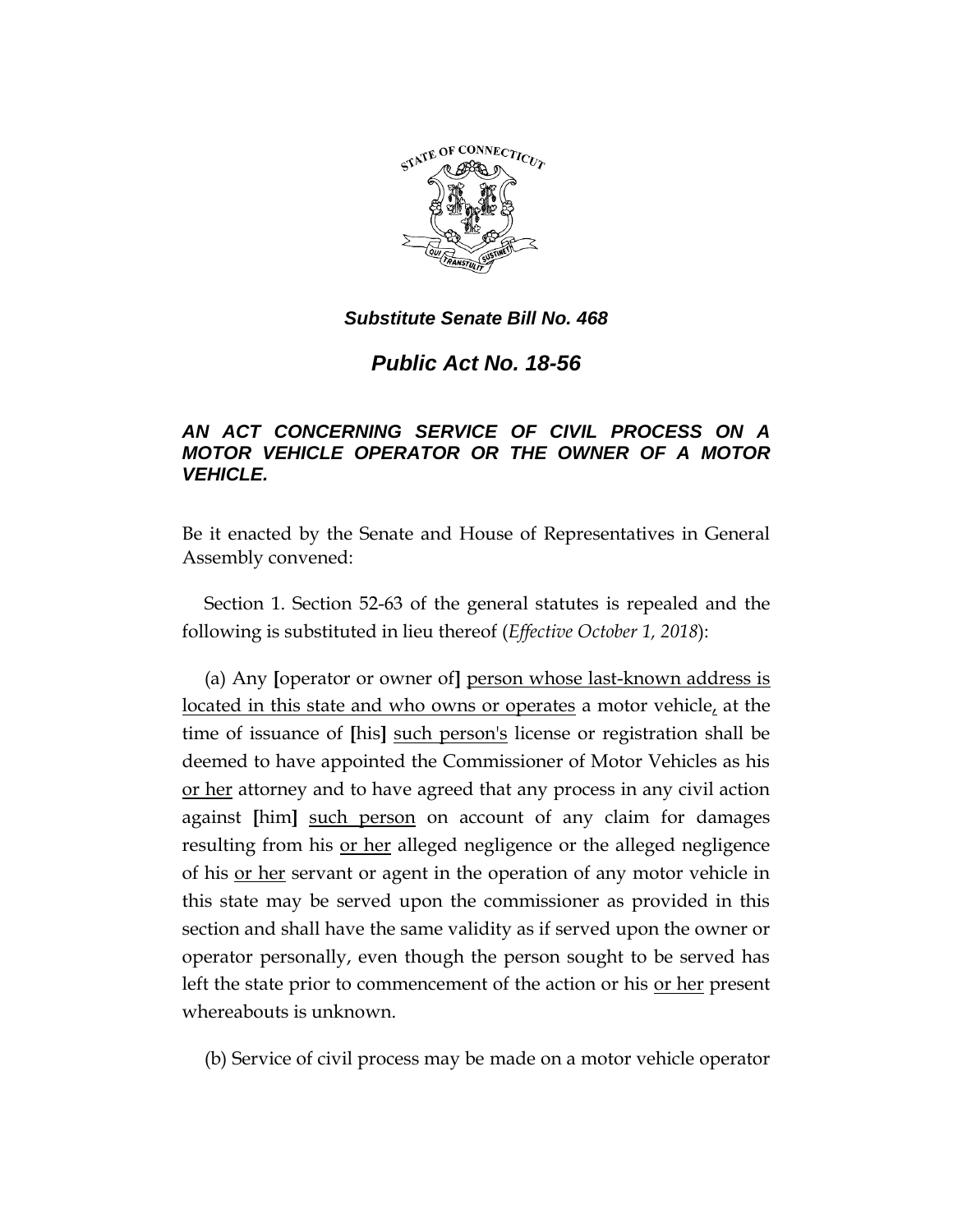## *Substitute Senate Bill No. 468*

who  $(1)$  is licensed under the provisions of chapter 246, or  $(2)$  is unlicensed and has a last-known address in this state by leaving a true and attested copy of the writ, summons and complaint at the office of the Commissioner of Motor Vehicles at least twelve days before the return day and by sending such a true and attested copy at least twelve days before the return day, by registered or certified mail, postage prepaid and return receipt requested, to the defendant at his or her last address on file in the Department of Motor Vehicles if **[**(1)**]**  $(A)$  it is impossible to make service of process at the operator's last address on file in the Department of Motor Vehicles, and **[**(2)**]** (B) the operator has caused injury to the person or property of another.

(c) Service of civil process may be made on the owner of a motor vehicle **[**registered under the provisions of chapter 246**]** who (1) has registered such motor vehicle in this state under the provisions of chapter 246, or (2) has not registered such motor vehicle in this state and whose last-known address is located in this state by leaving a true and attested copy of the writ, summons and complaint at the office of the Commissioner of Motor Vehicles at least twelve days before the return day and by sending such a true and attested copy at least twelve days before the return day, by registered or certified mail, postage prepaid and return receipt requested, to the defendant at his or her last address on file in the Department of Motor Vehicles if **[**(1)**]** (A) it is impossible to make service of process at the owner's last address on file in the Department of Motor Vehicles, **[**(2)**]** (B) the owner has loaned or permitted his motor vehicle to be driven by another, and  $[(3)]$  (C) the motor vehicle has caused injury to the person or property of another.

(d) If service of process is made at the office of the Commissioner of Motor Vehicles pursuant to subsection (b) or subsection (c) of this section, the officer making such service shall certify on the process that **[**he**]** such officer has made a diligent effort to obtain service at the